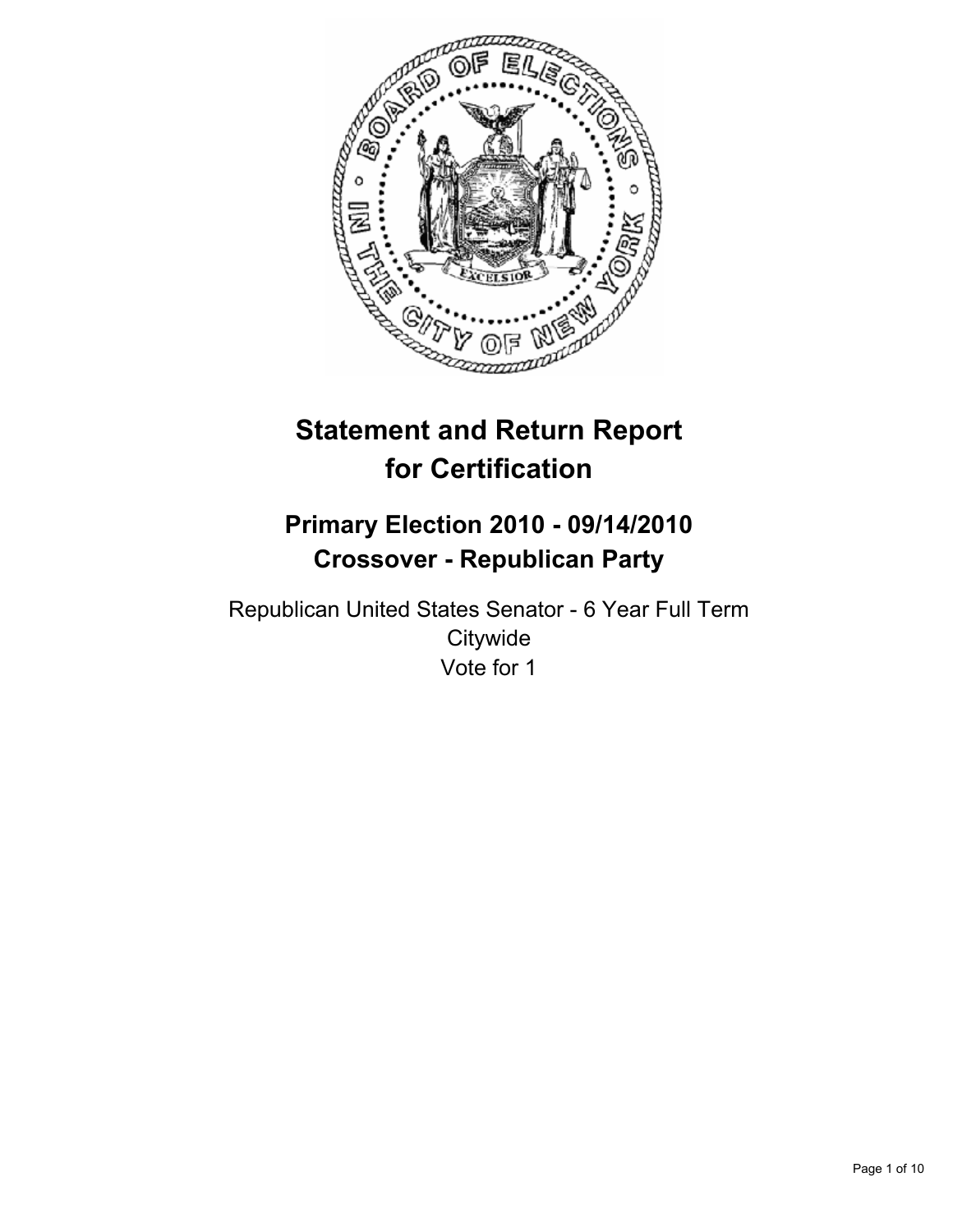

## **New York County**

| PUBLIC COUNTER                  | 8,840        |
|---------------------------------|--------------|
| <b>EMERGENCY</b>                | 3            |
| ABSENTEE/MILITARY               | 365          |
| <b>FEDERAL</b>                  | 174          |
| <b>AFFIDAVIT</b>                | 169          |
| <b>GARY BERNTSEN</b>            | 3,404        |
| <b>JAY TOWNSEND</b>             | 4,416        |
| ANNA LEWIS (WRITE-IN)           | 1            |
| ANYONE ELSE (WRITE-IN)          | 1            |
| BILL PERKINS (WRITE-IN)         | 1            |
| C, MALONEY (WRITE-IN)           | 1            |
| CANDIDATO ANOTADO (WRITE-IN)    | 1            |
| CAROLYN KENNEDY (WRITE-IN)      | 1            |
| CECIL LEVIN (WRITE-IN)          | 1            |
| CHAD HOPKOVITZ (WRITE-IN)       | 1            |
| CHARLES SCHUMER (WRITE-IN)      | 1            |
| CHLOE MEAD (WRITE-IN)           | 1            |
| CHUCK GRAVES (WRITE-IN)         | 1            |
| CHUCK SCHUMER (WRITE-IN)        | 1            |
| DAVID MALPASS (WRITE-IN)        | 3            |
| EDWARD GIBBS (WRITE-IN)         | 1            |
| FRED KRAIES (WRITE-IN)          | 1            |
| G BENSEN (WRITE-IN)             | 1            |
| G. BERNSEN (WRITE-IN)           | 1            |
| <b>GEORGE DEMOS (WRITE-IN)</b>  | 1            |
| <b>GEORGE PAKAKI (WRITE-IN)</b> | 1            |
| <b>GEORGE PATAKI (WRITE-IN)</b> | 1            |
| HEATHER L. TORRENT (WRITE-IN)   | 1            |
| J JERK (WRITE-IN)               | 1            |
| JAIME CASSAVECHIA (WRITE-IN)    | 1            |
| JAY TOWNSEND (WRITE-IN)         | 2            |
| <b>JESSICA BERK (WRITE-IN)</b>  | $\mathbf{1}$ |
| JIM RUSSELL (WRITE-IN)          | 1            |
| JOHN CLIFTON (WRITE-IN)         | 1            |
| JOHN HOLEWA (WRITE-IN)          | 1            |
| JOHN KELLY FLYNN (WRITE-IN)     | 1            |
| JOSEPH DIOGARDI (WRITE-IN)      | 1            |
| KRISTEN GILLIBRAND (WRITE-IN)   | 1            |
| LARRY KUDLOW (WRITE-IN)         | 1            |
| LEFT BLANK (WRITE-IN)           | 1            |
| LLOYD BLANKFIEN (WRITE-IN)      | 1            |
| MALPASS (WRITE-IN)              | 2            |
| MARC MOKASEY (WRITE-IN)         | 1            |
| MARK LEVINE (WRITE-IN)          | 1            |
| MATTHEW ZUCKER (WRITE-IN)       | 1            |
| MAYOR BLOOMBERG (WRITE-IN)      | 1            |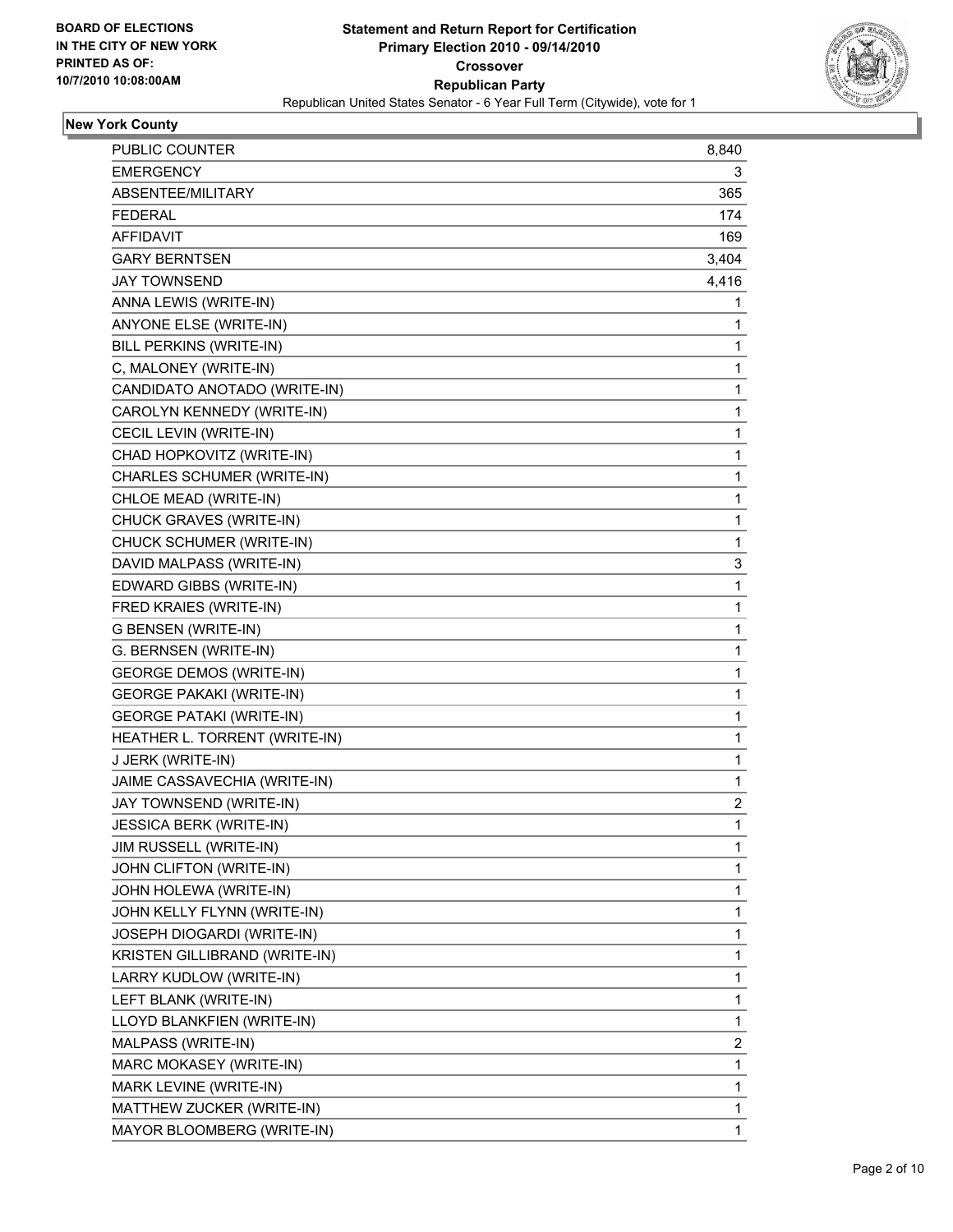

#### **New York County**

| MIGUEL ACEVEDO (WRITE-IN)       |       |
|---------------------------------|-------|
| NIELESH SHAH (WRITE-IN)         |       |
| NO NAME (WRITE-IN)              | 71    |
| PATRICK MCSTAY (WRITE-IN)       |       |
| RENGAL (WRITE-IN)               |       |
| RON PAUL (WRITE-IN)             | 3     |
| <b>RUDY GIULIANI (WRITE-IN)</b> |       |
| RUDY GULIANI (WRITE-IN)         |       |
| SMICKLE (WRITE-IN)              | 2     |
| STEPHEN DAY (WRITE-IN)          |       |
| TOM JONES (WRITE-IN)            |       |
| <b>Total Votes</b>              | 7.947 |

#### **Bronx County**

| <b>PUBLIC COUNTER</b>            | 2,976 |
|----------------------------------|-------|
| <b>EMERGENCY</b>                 | 8     |
| ABSENTEE/MILITARY                | 223   |
| <b>FEDERAL</b>                   | 24    |
| <b>AFFIDAVIT</b>                 | 25    |
| <b>GARY BERNTSEN</b>             | 1,056 |
| <b>JAY TOWNSEND</b>              | 1,353 |
| AARON MINOR (WRITE-IN)           | 1     |
| <b>BRIDGET LISCAS (WRITE-IN)</b> | 1     |
| COFFEY (WRITE-IN)                | 1     |
| DAVID MALPOSS (WRITE-IN)         | 1     |
| <b>GAY MARRIAGE (WRITE-IN)</b>   | 1     |
| J. VACCA (WRITE-IN)              | 1     |
| JAY TOWNSEND (WRITE-IN)          | 1     |
| JEFF KLEIN (WRITE-IN)            | 1     |
| JESUS (WRITE-IN)                 | 1     |
| JOE DI AGURDI (WRITE-IN)         | 1     |
| JONATHAN TASINI (WRITE-IN)       | 1     |
| MICK E. MOSS (WRITE-IN)          | 1     |
| MR. BROWN (WRITE-IN)             | 1     |
| PETER KING (WRITE-IN)            | 1     |
| RANOYE F. BERNFELD (WRITE-IN)    | 1     |
| RICK LAZIO (WRITE-IN)            | 1     |
| ROSALINE NEIVES (WRITE-IN)       | 1     |
| ROSALINE NEVIES (WRITE-IN)       | 1     |
| ROSEMARIE MOROESTE (WRITE-IN)    | 1     |
| RUDY GIULANI (WRITE-IN)          | 1     |
| SCHNEIDERMAN (WRITE-IN)          | 1     |
| WARREN REDLICK (WRITE-IN)        | 1     |
| <b>Total Votes</b>               | 2,431 |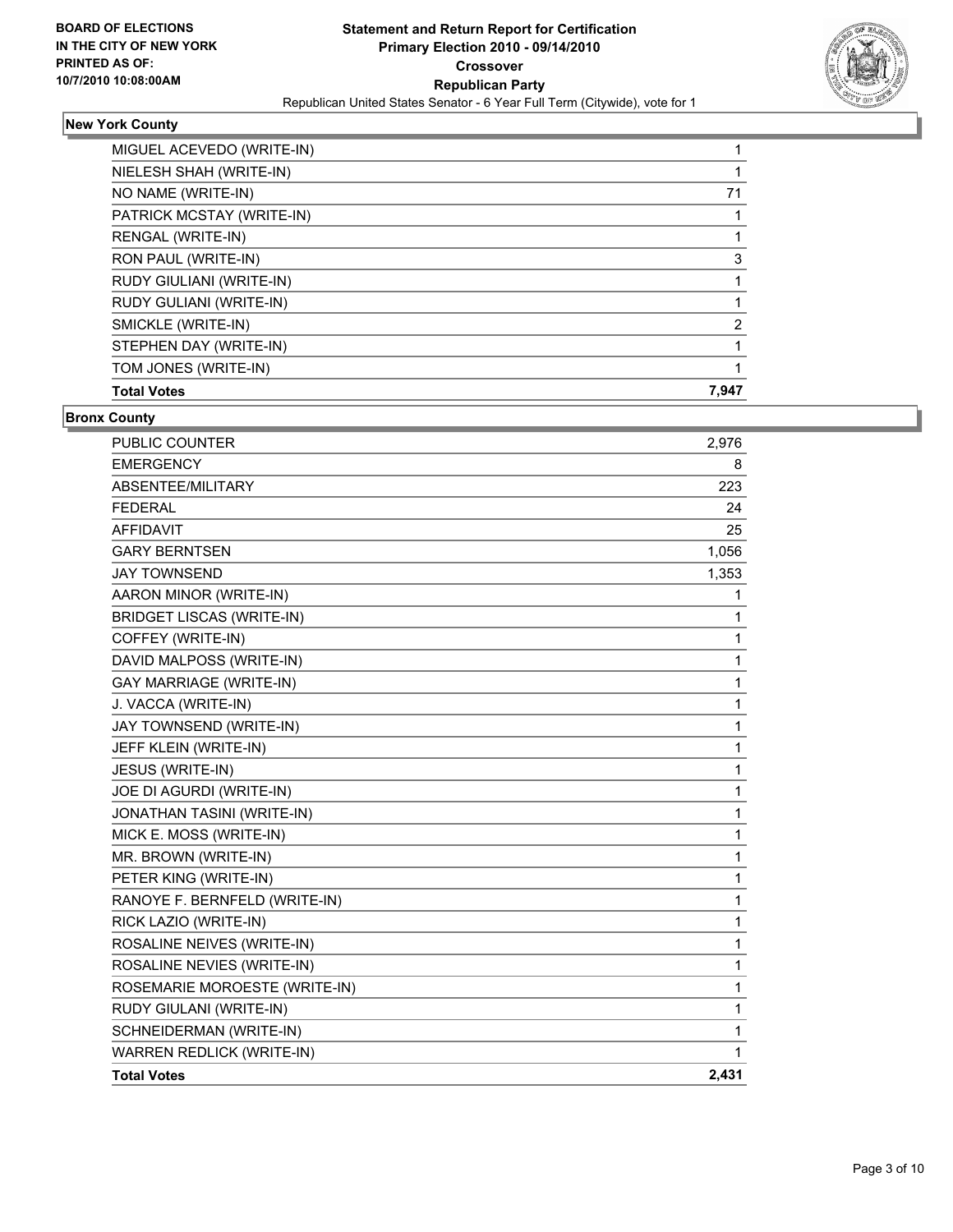

## **Kings County**

| PUBLIC COUNTER                | 8,838 |
|-------------------------------|-------|
| <b>EMERGENCY</b>              | 14    |
| ABSENTEE/MILITARY             | 528   |
| <b>FEDERAL</b>                | 60    |
| <b>AFFIDAVIT</b>              | 66    |
| <b>GARY BERNTSEN</b>          | 4,007 |
| <b>JAY TOWNSEND</b>           | 3,718 |
| BYRNE HOBART (WRITE-IN)       | 1     |
| CARL PALADINO (WRITE-IN)      | 1     |
| CHRIS LIVE ODONALD (WRITE-IN) | 1     |
| CLAUDINE LEVIN (WRITE-IN)     | 1     |
| DAVID MAL PASS (WRITE-IN)     | 1     |
| HANK ROGER (WRITE-IN)         | 1     |
| ITCHA FLEICSER (WRITE-IN)     | 1     |
| JESUS (WRITE-IN)              | 1     |
| JOHN LIU (WRITE-IN)           | 1     |
| JOSEPH SULLIVAN (WRITE-IN)    | 1     |
| LOU DOBIS (WRITE-IN)          | 1     |
| MICHAEL ALLUEREADI (WRITE-IN) | 1     |
| MIKE HENDERSON (WRITE-IN)     | 1     |
| NOSHE ALPORT (WRITE-IN)       | 1     |
| PATRICK DALTON (WRITE-IN)     | 1     |
| PAUL SAEZ (WRITE-IN)          | 1     |
| PINCHUS RINGEL (WRITE-IN)     | 1     |
| RANDI CREDICO (WRITE-IN)      | 1     |
| ROY PIERRE CORMIER (WRITE-IN) | 1     |
| RUDOLF GUILIANI (WRITE-IN)    | 1     |
| RUDY GUILANI (WRITE-IN)       | 1     |
| SHIA OSTREICHER (WRITE-IN)    | 1     |
| VITO LOPEZ (WRITE-IN)         | 1     |
| <b>Total Votes</b>            | 7,748 |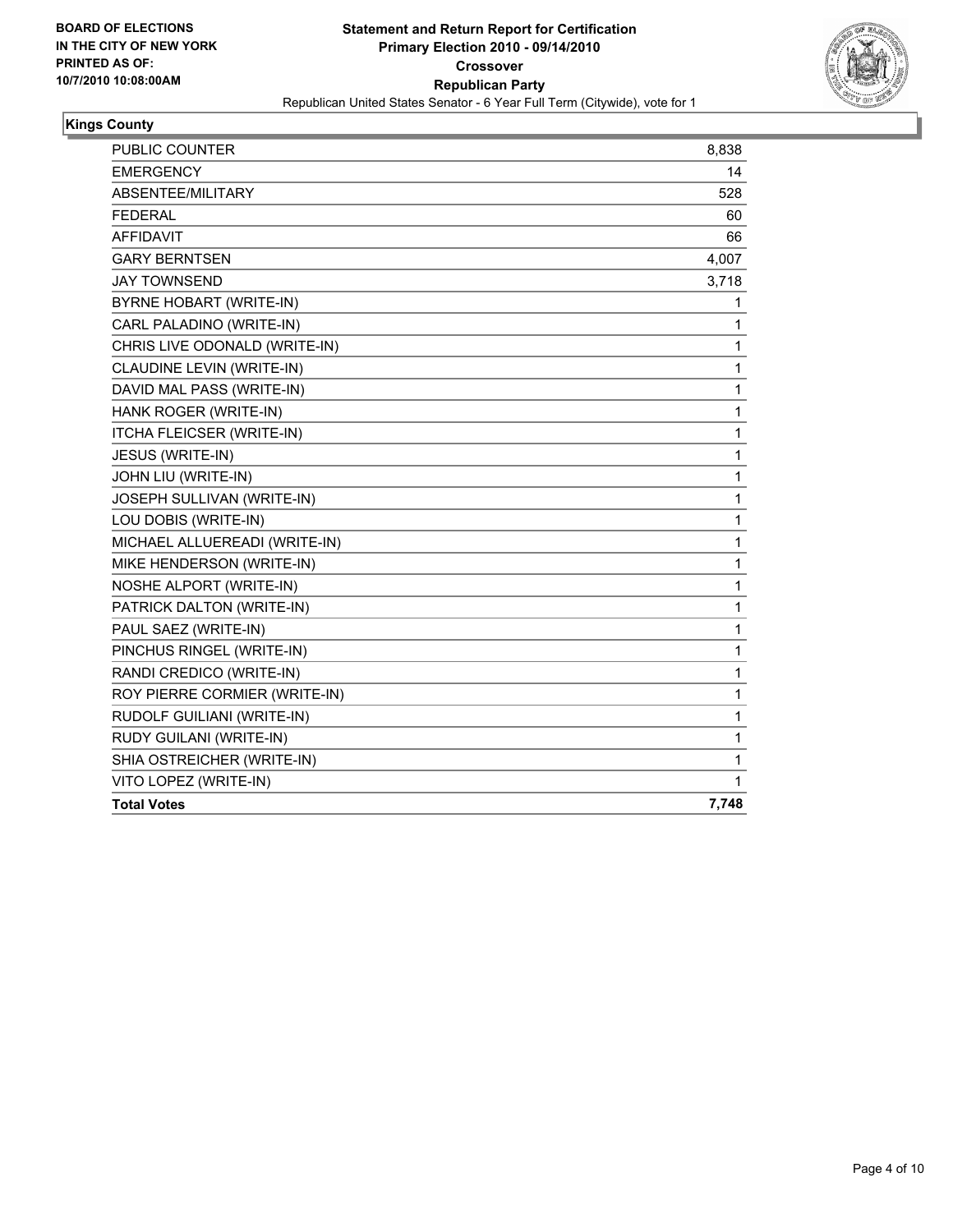

#### **Queens County**

| PUBLIC COUNTER                    | 12,241 |
|-----------------------------------|--------|
| <b>EMERGENCY</b>                  | 8      |
| ABSENTEE/MILITARY                 | 702    |
| <b>FEDERAL</b>                    | 92     |
| AFFIDAVIT                         | 63     |
| <b>GARY BERNTSEN</b>              | 5,260  |
| <b>JAY TOWNSEND</b>               | 5,840  |
| ANTHONY COMO (WRITE-IN)           | 1      |
| <b>BOB TURNER (WRITE-IN)</b>      | 1      |
| CHARLES SCHUMER (WRITE-IN)        | 2      |
| CHRISTOPHER RODRIGUEZ (WRITE-IN)  | 1      |
| DAN HALLORAN (WRITE-IN)           | 1      |
| DAVID MALPASS (WRITE-IN)          | 4      |
| DIGUARIDI (WRITE-IN)              | 1      |
| DINKINS (WRITE-IN)                | 1      |
| ERIC SONNTAG (WRITE-IN)           | 1      |
| FRANK PADAVAN (WRITE-IN)          | 6      |
| FRANK RUGGIER (WRITE-IN)          | 1      |
| FRED C. RYAN (WRITE-IN)           | 1      |
| <b>GEORGE W GERNON (WRITE-IN)</b> | 1      |
| <b>GERARD J MARR (WRITE-IN)</b>   | 1      |
| GERARD J. MARRA (WRITE-IN)        | 1      |
| GILLIBRAND (WRITE-IN)             | 1      |
| HELEN MARSHALL (WRITE-IN)         | 1      |
| HIRAM MONSERRATE (WRITE-IN)       | 1      |
| ISAAC SASSON (WRITE-IN)           | 1      |
| JEFFREY MURPHY (WRITE-IN)         | 1      |
| JOE DIVRDI (WRITE-IN)             | 1      |
| JOHN SCHATZ (WRITE-IN)            | 1      |
| JOSE RODRIGUEZ (WRITE-IN)         | 1      |
| JOSEPH J. DIOGUARDI (WRITE-IN)    | 1      |
| MICHAEL GIOIA (WRITE-IN)          | 1      |
| MIKE BLOOMBERG (WRITE-IN)         | 1      |
| MONSERRATE (WRITE-IN)             | 1      |
| NICK COMAIAMI (WRITE-IN)          | 1      |
| OREO SHLISELBERG (WRITE-IN)       | 2      |
| PETER KING (WRITE-IN)             | 1      |
| RANDY CREDIC (WRITE-IN)           | 1      |
| RICHARD MORRISSEY (WRITE-IN)      | 1      |
| RICK LAZIO (WRITE-IN)             | 1      |
| RONALD DIMAGGIO (WRITE-IN)        | 1      |
| ROY GOODMAN (WRITE-IN)            | 1      |
| RUDOLPH GIULIANI (WRITE-IN)       | 1      |
| RUDOLPH GUILIANI (WRITE-IN)       | 1      |
| RUDY GUILIANI (WRITE-IN)          | 3      |
| SERPHAN MALTESE (WRITE-IN)        | 1      |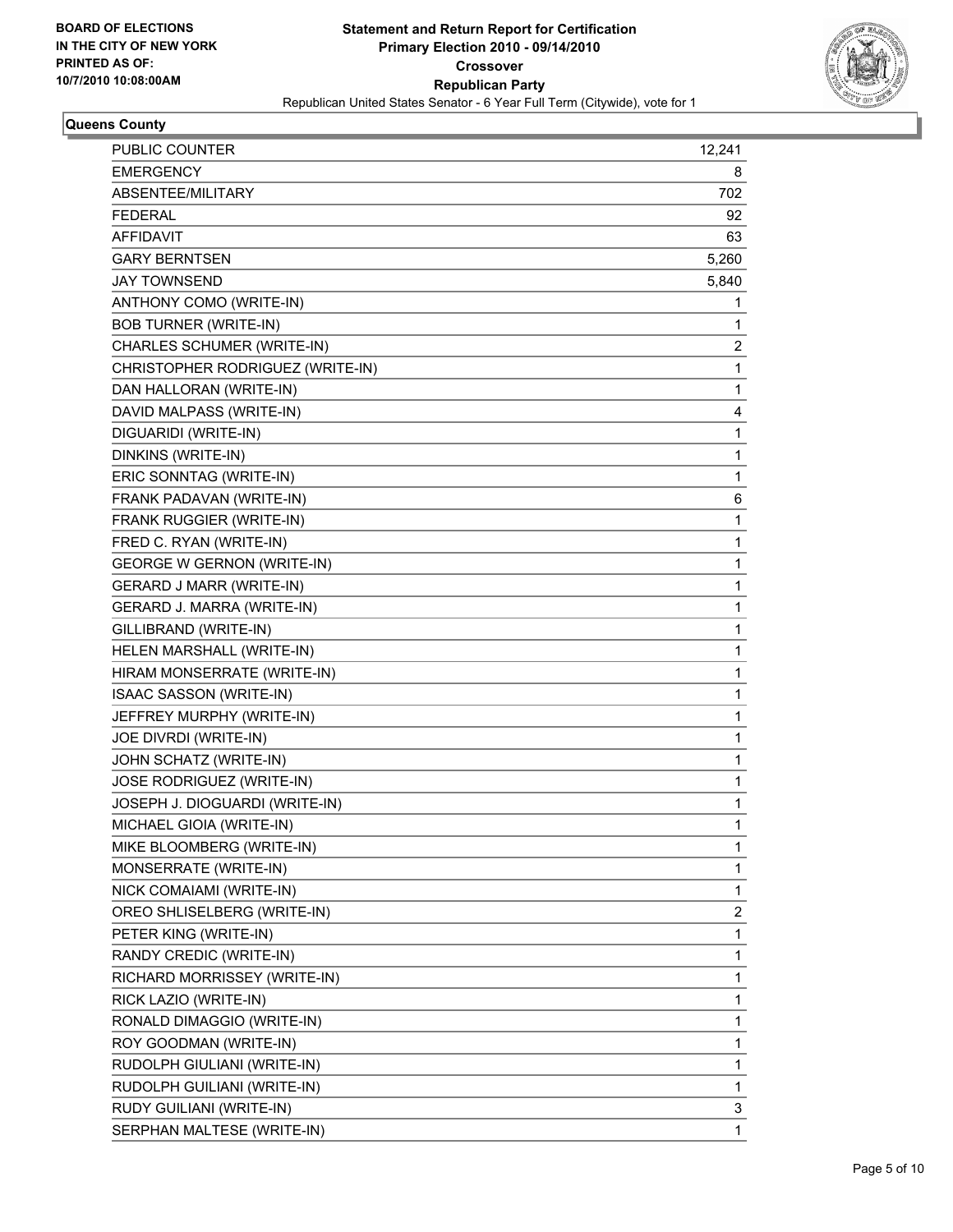

#### **Queens County**

| <b>Total Votes</b>         | 11.158 |
|----------------------------|--------|
| WILLIAM PURCELL (WRITE-IN) |        |
| WILLIAM LERTOLA (WRITE-IN) |        |
| WILLIAM DONAHUE (WRITE-IN) |        |
| WALTER IWACHIW (WRITE-IN)  |        |
| TURNER (WRITE-IN)          | 2      |
| SHAWN MEEHAN (WRITE-IN)    |        |

#### **Richmond County**

| PUBLIC COUNTER                   | 11,233      |
|----------------------------------|-------------|
| <b>EMERGENCY</b>                 | 0           |
| ABSENTEE/MILITARY                | 643         |
| <b>FEDERAL</b>                   | 17          |
| <b>AFFIDAVIT</b>                 | 48          |
| <b>GARY BERNTSEN</b>             | 3,949       |
| <b>JAY TOWNSEND</b>              | 5,047       |
| ADAM SUSS (WRITE-IN)             | 1           |
| AL D'AMATO (WRITE-IN)            | 1           |
| ANDREW LANZA (WRITE-IN)          | 2           |
| <b>BRENDAN LANTRY (WRITE-IN)</b> | 1           |
| BRYSON BUREL (WRITE-IN)          | 1           |
| CHARLES SCHUMER (WRITE-IN)       | 1           |
| CHRIS COPPA (WRITE-IN)           | 1           |
| CHUCK SCHUMER (WRITE-IN)         | 1           |
| DAVID DINKINS (WRITE-IN)         | 1           |
| DAVID MALPASS (WRITE-IN)         | 1           |
| DAVID MILPASS (WRITE-IN)         | 1           |
| DAVID MOAT (WRITE-IN)            | 1           |
| EDWIN XIAO (WRITE-IN)            | 1           |
| <b>GEORGE LUCAS (WRITE-IN)</b>   | 1           |
| J.R. BIRSHA (WRITE-IN)           | 1           |
| JACK A. CONWAY (WRITE-IN)        | 1           |
| JAMES CURD (WRITE-IN)            | 1           |
| JOAN COOGAN (WRITE-IN)           | 1           |
| LISA BAROZ (WRITE-IN)            | 1           |
| LORRAINE REDPATH (WRITE-IN)      | 1           |
| MATTHEW FUSS (WRITE-IN)          | 1           |
| MATTHEW J. TITONE (WRITE-IN)     | 1           |
| MITCHELL ZINK (WRITE-IN)         | 1           |
| PETER KING (WRITE-IN)            | 2           |
| SAL OMI (WRITE-IN)               | 1           |
| SRIRAM RAGHU (WRITE-IN)          | 1           |
| THEODORE COHEN (WRITE-IN)        | 1           |
| THOMAS BALLOU (WRITE-IN)         | 1           |
| TOM LAGUIDICE (WRITE-IN)         | $\mathbf 1$ |
| VINCENT IGNAZIO (WRITE-IN)       | 1           |
| <b>Total Votes</b>               | 9,028       |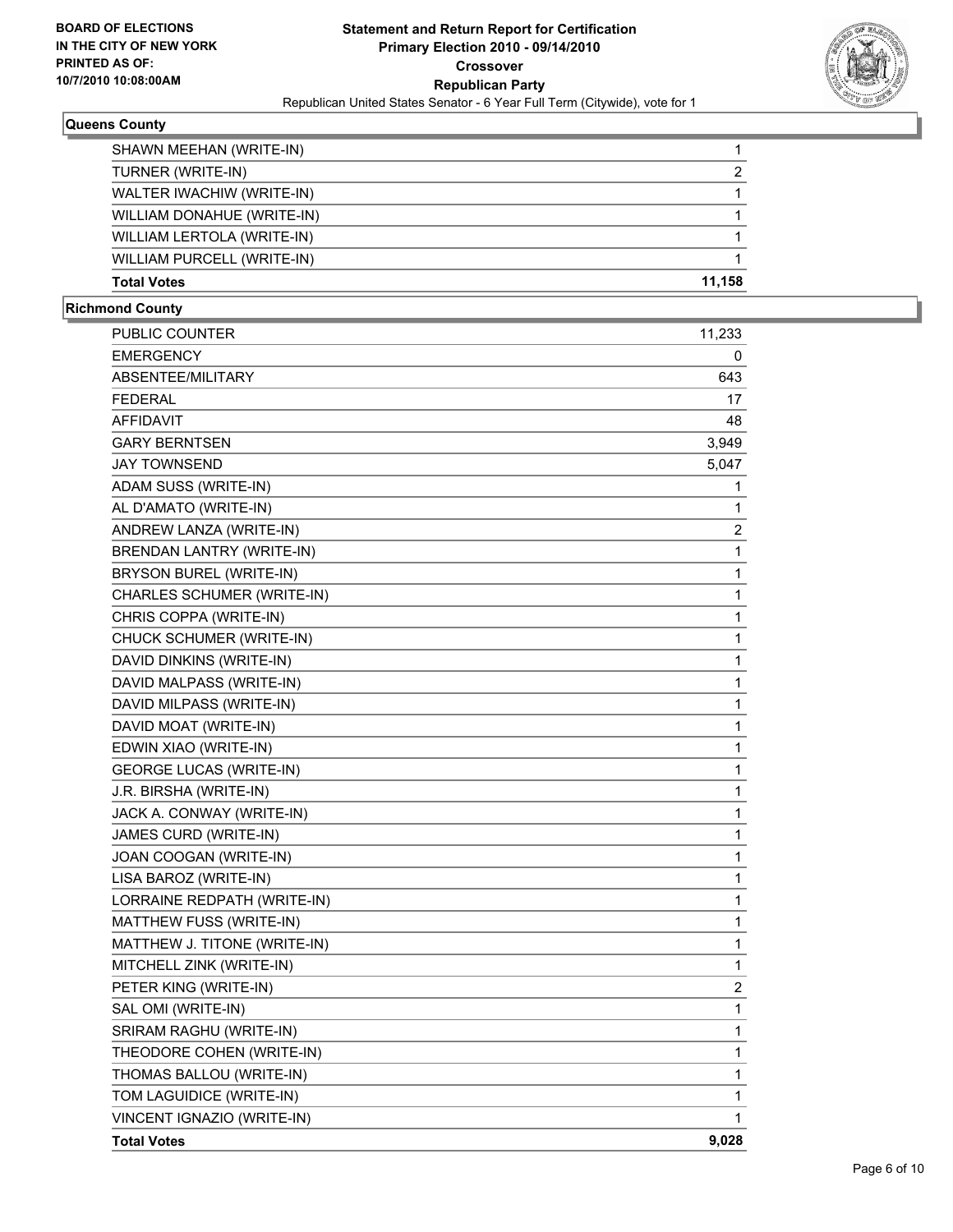

| PUBLIC COUNTER                   | 44,128 |
|----------------------------------|--------|
| <b>EMERGENCY</b>                 | 33     |
| ABSENTEE/MILITARY                | 2,461  |
| <b>FEDERAL</b>                   | 367    |
| <b>AFFIDAVIT</b>                 | 371    |
| <b>GARY BERNTSEN</b>             | 17,676 |
| JAY TOWNSEND                     | 20,374 |
| AARON MINOR (WRITE-IN)           | 1      |
| ADAM SUSS (WRITE-IN)             | 1      |
| AL D'AMATO (WRITE-IN)            | 1      |
| ANDREW LANZA (WRITE-IN)          | 2      |
| ANNA LEWIS (WRITE-IN)            | 1      |
| ANTHONY COMO (WRITE-IN)          | 1      |
| ANYONE ELSE (WRITE-IN)           | 1      |
| BILL PERKINS (WRITE-IN)          | 1      |
| <b>BOB TURNER (WRITE-IN)</b>     | 1      |
| BRENDAN LANTRY (WRITE-IN)        | 1      |
| <b>BRIDGET LISCAS (WRITE-IN)</b> | 1      |
| BRYSON BUREL (WRITE-IN)          | 1      |
| BYRNE HOBART (WRITE-IN)          | 1      |
| C, MALONEY (WRITE-IN)            | 1      |
| CANDIDATO ANOTADO (WRITE-IN)     | 1      |
| CARL PALADINO (WRITE-IN)         | 1      |
| CAROLYN KENNEDY (WRITE-IN)       | 1      |
| CECIL LEVIN (WRITE-IN)           | 1      |
| CHAD HOPKOVITZ (WRITE-IN)        | 1      |
| CHARLES SCHUMER (WRITE-IN)       | 4      |
| CHLOE MEAD (WRITE-IN)            | 1      |
| CHRIS COPPA (WRITE-IN)           | 1      |
| CHRIS LIVE ODONALD (WRITE-IN)    | 1      |
| CHRISTOPHER RODRIGUEZ (WRITE-IN) | 1      |
| CHUCK GRAVES (WRITE-IN)          | 1      |
| CHUCK SCHUMER (WRITE-IN)         | 2      |
| CLAUDINE LEVIN (WRITE-IN)        | 1      |
| COFFEY (WRITE-IN)                | 1      |
| DAN HALLORAN (WRITE-IN)          | 1      |
| DAVID DINKINS (WRITE-IN)         | 1      |
| DAVID MAL PASS (WRITE-IN)        | 1      |
| DAVID MALPASS (WRITE-IN)         | 8      |
| DAVID MALPOSS (WRITE-IN)         | 1      |
| DAVID MILPASS (WRITE-IN)         | 1      |
| DAVID MOAT (WRITE-IN)            | 1      |
| DIGUARIDI (WRITE-IN)             | 1      |
| DINKINS (WRITE-IN)               | 1      |
| EDWARD GIBBS (WRITE-IN)          | 1      |
| EDWIN XIAO (WRITE-IN)            | 1      |
|                                  |        |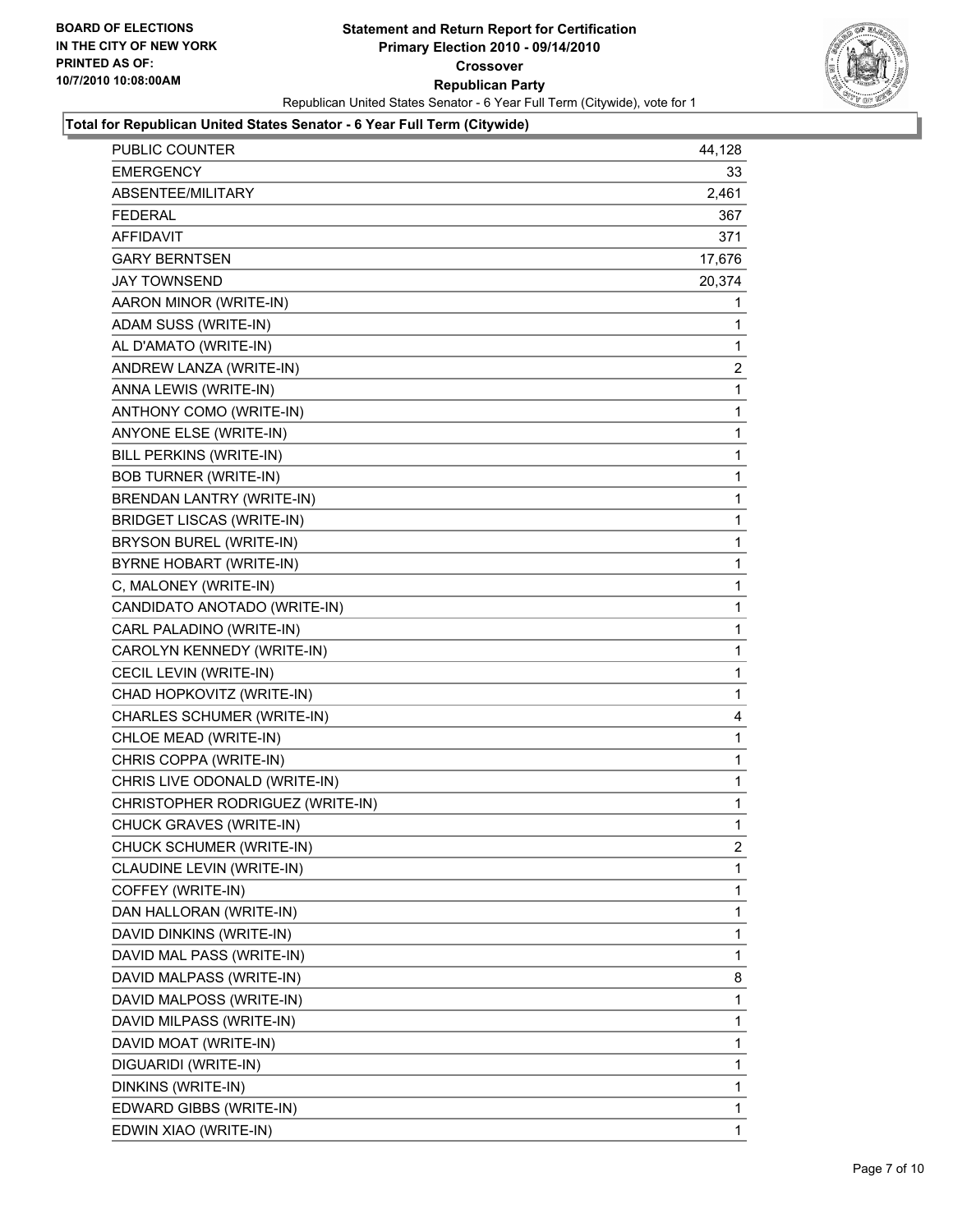

| ERIC SONNTAG (WRITE-IN)           | 1 |
|-----------------------------------|---|
| FRANK PADAVAN (WRITE-IN)          | 6 |
| FRANK RUGGIER (WRITE-IN)          | 1 |
| FRED C. RYAN (WRITE-IN)           | 1 |
| FRED KRAIES (WRITE-IN)            | 1 |
| G BENSEN (WRITE-IN)               | 1 |
| G. BERNSEN (WRITE-IN)             | 1 |
| <b>GAY MARRIAGE (WRITE-IN)</b>    | 1 |
| <b>GEORGE DEMOS (WRITE-IN)</b>    | 1 |
| <b>GEORGE LUCAS (WRITE-IN)</b>    | 1 |
| <b>GEORGE PAKAKI (WRITE-IN)</b>   | 1 |
| <b>GEORGE PATAKI (WRITE-IN)</b>   | 1 |
| <b>GEORGE W GERNON (WRITE-IN)</b> | 1 |
| <b>GERARD J MARR (WRITE-IN)</b>   | 1 |
| GERARD J. MARRA (WRITE-IN)        | 1 |
| GILLIBRAND (WRITE-IN)             | 1 |
| HANK ROGER (WRITE-IN)             | 1 |
| HEATHER L. TORRENT (WRITE-IN)     | 1 |
| HELEN MARSHALL (WRITE-IN)         | 1 |
| HIRAM MONSERRATE (WRITE-IN)       | 1 |
| ISAAC SASSON (WRITE-IN)           | 1 |
| ITCHA FLEICSER (WRITE-IN)         | 1 |
| J JERK (WRITE-IN)                 | 1 |
| J. VACCA (WRITE-IN)               | 1 |
| J.R. BIRSHA (WRITE-IN)            | 1 |
| JACK A. CONWAY (WRITE-IN)         | 1 |
| JAIME CASSAVECHIA (WRITE-IN)      | 1 |
| JAMES CURD (WRITE-IN)             | 1 |
| JAY TOWNSEND (WRITE-IN)           | 3 |
| JEFF KLEIN (WRITE-IN)             | 1 |
| JEFFREY MURPHY (WRITE-IN)         | 1 |
| JESSICA BERK (WRITE-IN)           | 1 |
| JESUS (WRITE-IN)                  | 2 |
| JIM RUSSELL (WRITE-IN)            | 1 |
| JOAN COOGAN (WRITE-IN)            | 1 |
| JOE DI AGURDI (WRITE-IN)          | 1 |
| <b>JOE DIVRDI (WRITE-IN)</b>      | 1 |
| JOHN CLIFTON (WRITE-IN)           | 1 |
| JOHN HOLEWA (WRITE-IN)            | 1 |
| JOHN KELLY FLYNN (WRITE-IN)       | 1 |
| JOHN LIU (WRITE-IN)               | 1 |
| JOHN SCHATZ (WRITE-IN)            | 1 |
| JONATHAN TASINI (WRITE-IN)        | 1 |
| JOSE RODRIGUEZ (WRITE-IN)         | 1 |
| JOSEPH DIOGARDI (WRITE-IN)        | 1 |
| JOSEPH J. DIOGUARDI (WRITE-IN)    | 1 |
|                                   |   |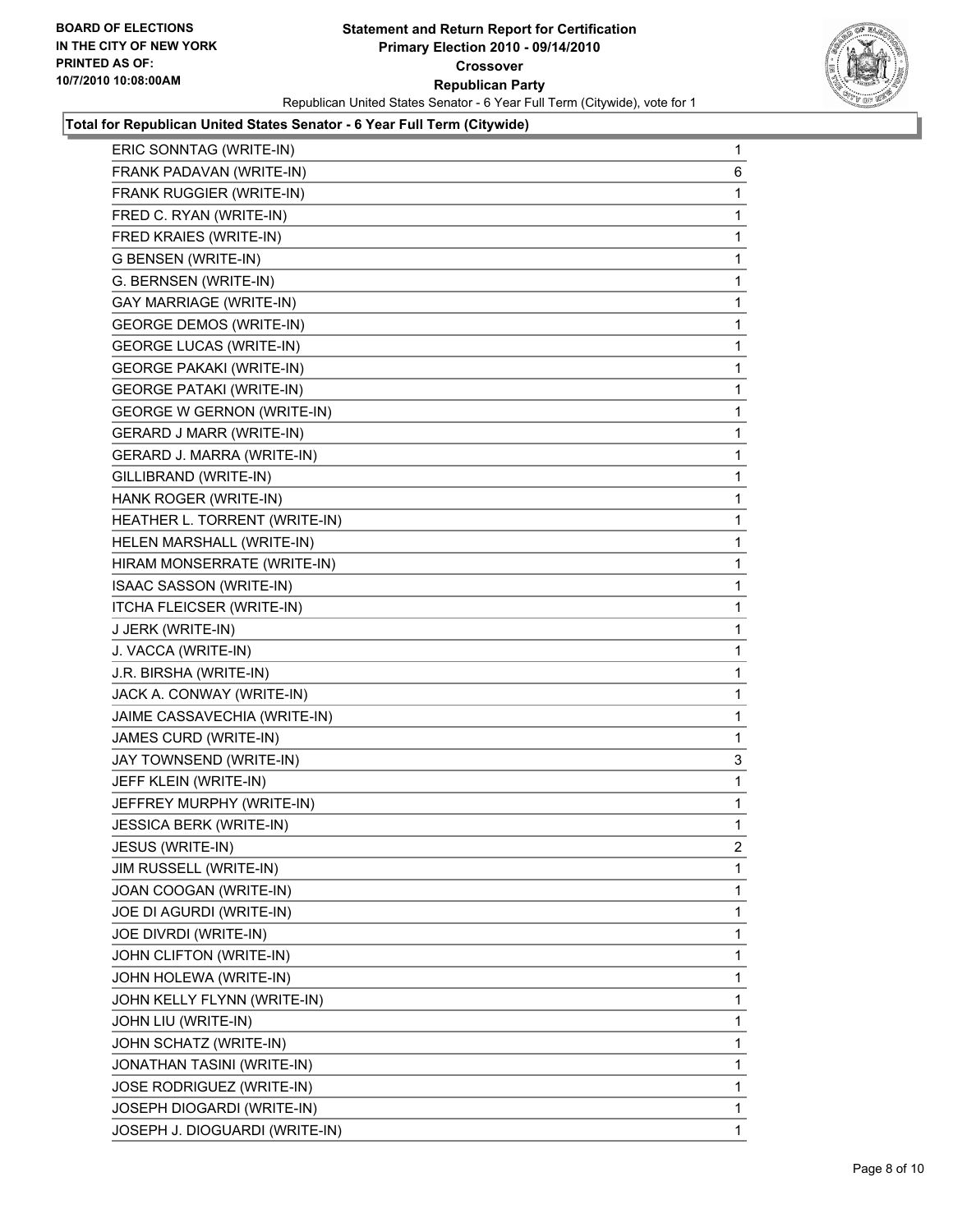

| JOSEPH SULLIVAN (WRITE-IN)    | 1              |
|-------------------------------|----------------|
| KRISTEN GILLIBRAND (WRITE-IN) | 1              |
| LARRY KUDLOW (WRITE-IN)       | 1              |
| LEFT BLANK (WRITE-IN)         | 1              |
| LISA BAROZ (WRITE-IN)         | 1              |
| LLOYD BLANKFIEN (WRITE-IN)    | 1              |
| LORRAINE REDPATH (WRITE-IN)   | 1              |
| LOU DOBIS (WRITE-IN)          | 1              |
| MALPASS (WRITE-IN)            | 2              |
| MARC MOKASEY (WRITE-IN)       | 1              |
| MARK LEVINE (WRITE-IN)        | 1              |
| MATTHEW FUSS (WRITE-IN)       | 1              |
| MATTHEW J. TITONE (WRITE-IN)  | 1              |
| MATTHEW ZUCKER (WRITE-IN)     | 1              |
| MAYOR BLOOMBERG (WRITE-IN)    | 1              |
| MICHAEL ALLUEREADI (WRITE-IN) | 1              |
| MICHAEL GIOIA (WRITE-IN)      | 1              |
| MICK E. MOSS (WRITE-IN)       | 1              |
| MIGUEL ACEVEDO (WRITE-IN)     | 1              |
| MIKE BLOOMBERG (WRITE-IN)     | 1              |
| MIKE HENDERSON (WRITE-IN)     | 1              |
| MITCHELL ZINK (WRITE-IN)      | 1              |
| MONSERRATE (WRITE-IN)         | 1              |
| MR. BROWN (WRITE-IN)          | 1              |
| NICK COMAIAMI (WRITE-IN)      | 1              |
| NIELESH SHAH (WRITE-IN)       | 1              |
| NO NAME (WRITE-IN)            | 71             |
| NOSHE ALPORT (WRITE-IN)       | 1              |
| OREO SHLISELBERG (WRITE-IN)   | 2              |
| PATRICK DALTON (WRITE-IN)     | 1              |
| PATRICK MCSTAY (WRITE-IN)     | 1              |
| PAUL SAEZ (WRITE-IN)          | 1              |
| PETER KING (WRITE-IN)         | 4              |
| PINCHUS RINGEL (WRITE-IN)     | 1              |
| RANDI CREDICO (WRITE-IN)      | 1              |
| RANDY CREDIC (WRITE-IN)       | 1              |
| RANOYE F. BERNFELD (WRITE-IN) | 1              |
| RENGAL (WRITE-IN)             | 1              |
| RICHARD MORRISSEY (WRITE-IN)  | 1              |
| RICK LAZIO (WRITE-IN)         | $\overline{2}$ |
| RON PAUL (WRITE-IN)           | 3              |
| RONALD DIMAGGIO (WRITE-IN)    | 1              |
| ROSALINE NEIVES (WRITE-IN)    | 1              |
| ROSALINE NEVIES (WRITE-IN)    | 1              |
| ROSEMARIE MOROESTE (WRITE-IN) | 1              |
| ROY GOODMAN (WRITE-IN)        | 1.             |